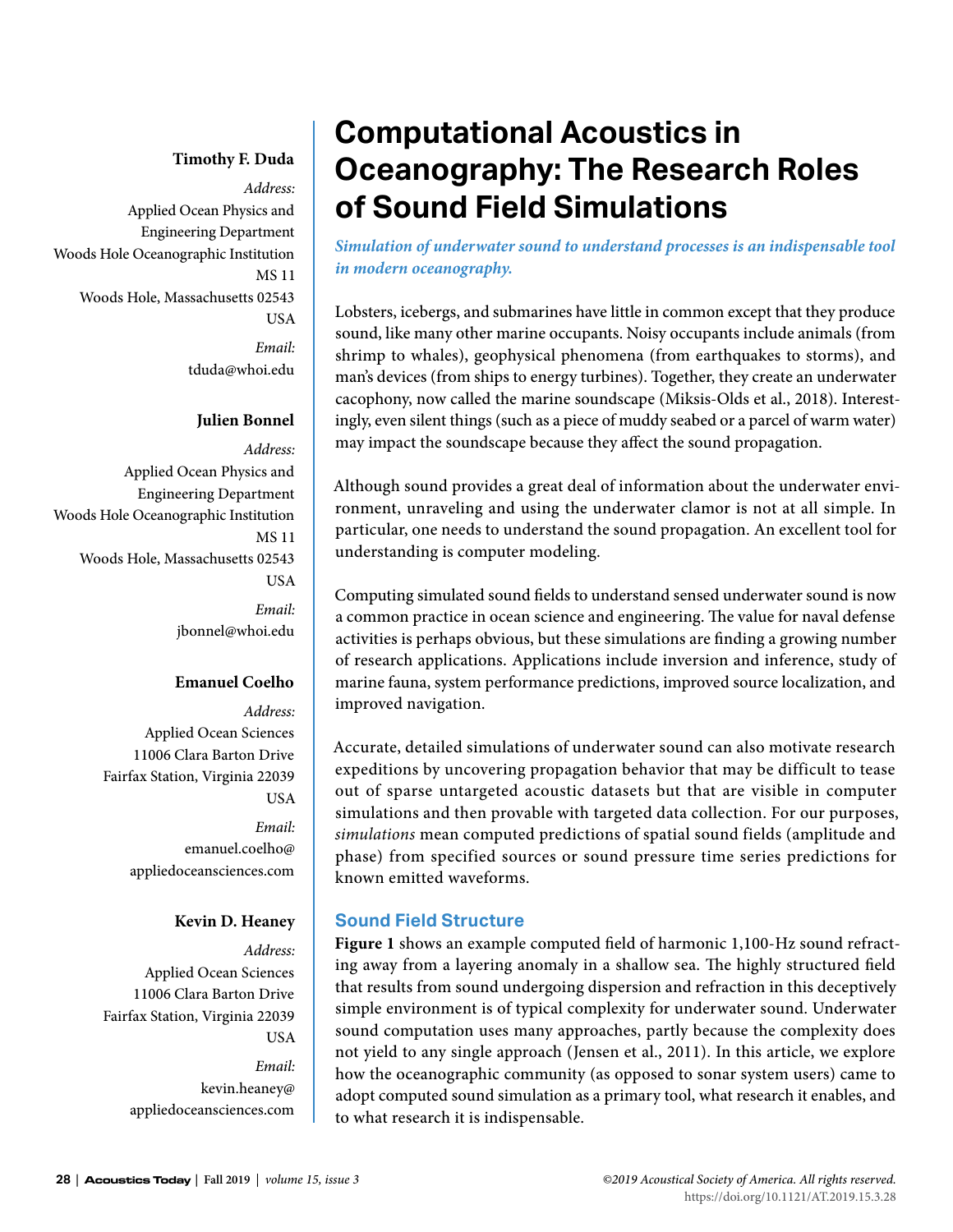

*Figure 1. Depicted is a 15-km 3-D simulation of a 1,100-Hz harmonic sound emitted from a source at 50 m depth (*y *= −150 m;* x *= 0 [\*]) in a 95-m deep volume (z-axis upward). At* y *= 0 lies a tilted warm/cold water boundary (subsurface front). The Woods Hole Oceanographic Institution three-dimensional (3-D) parabolic equation solver was used. To the left (*y *> 0), a surface layer of warm water (fast sound speed) extends deeper than it does at the right (*y *< 0), indicated by the transparent surface. At the* x *= 15,000-m plane, the darker colors (high intensity) indicate that the sound has refracted away from the feature. The bottom colors show a column average of sound energy in the water above, with intense refraction and focus evident. The black lines are drawn for perspective.*

Major reasons that sound fields in water are so frequently numerically computed are that the sound speed in the governing wave equation has a four-dimensionally varying nature with large spectral and dynamic ranges of variability, and the boundary conditions are applied at a shaped seafloor. The possible states of the sound field are thus endless. A few situations like water of uniform temperature over a flat seafloor can be solved analytically with fair accuracy, but to move forward, two-dimensional (2-D) and three-dimensional (3-D) numerical solutions have proven essential.

## **Simulation as a Tool**

Faced with the vastness of the ocean and the richness of its features and physical processes, oceanographers use whatever tools or methodologies are available. These tools can be divided into three categories: observation, theory, and simulation. Many discoveries are made using a combination of these.

In ocean acoustics, the third of these, simulation, arguably began with the discovery in the 1940s of the ocean sound channel (sound fixing and ranging [SOFAR] channel) that allows sound to efficiently travel a long distance

in nonpolar seas, away from the ocean surface and bottom. At that time, mathematical ray tracing, computed using some clever approximations, was used to predict sound propagation behavior. The ray trajectories undulate vertically in the channel, with sound speed gradients controlling the refraction. The predictions were rudimentary by today's standards but were simulations nonetheless. Simulated propagation has changed in the last 40 years to be dominated by computational simulations that allow full-wave physics, moving on from the ray model of wave propagation (geometric model) dating back to Newton and transforming how oceanography involving acoustics is tackled.

Computations foster progress in at least two ways: stimulating discoveries and enabling better outcomes of data-based research. One example of the importance of simulation is that the Ocean Acoustics Library website ([oalib-acoustics.org](http://oalib-acoustics.org)), which was conceived by the US Office of Naval Research in the 1990s and then developed and hosted for many years by Dr. Michael Porter, prominently features computational acoustic codes in its collection. Researchers from around the world use those codes, and others, with regularity.

## **Stimulation of Reason by Observation or Simulation**

The role of propagation simulation in wave-based remote sensing is clear to most. An early application of this was the use of seismic wave modeling to locate earthquakes from recorded ground motion. This advanced, eventually yielding joint solutions for earth structure, fault locations, shapes, and motions. Joint data/model analyses like this may form the majority of computational acoustics applications to ocean science, but something else can come from computer simulations: pure discovery. The stimulation of reason (theory) by observations is an ancient practice, often leading to discovery, and the interconnection between observational evidence and theory has been subjected to some critical thinking (Bogen, 2017). This includes considering the question of whether high-fidelity simulations of physical systems based on theories and rules constitute observations in their own right, although the predominant community answer is probably "no" at this time. (Bogen states: "…scientists continue to find ways to produce data that can't be called observational without stretching the term to the point of vagueness.") Nevertheless, we have found analysis of simulated ocean acoustic fields to stimulate many research directions as hypotheses; some are explored in the field.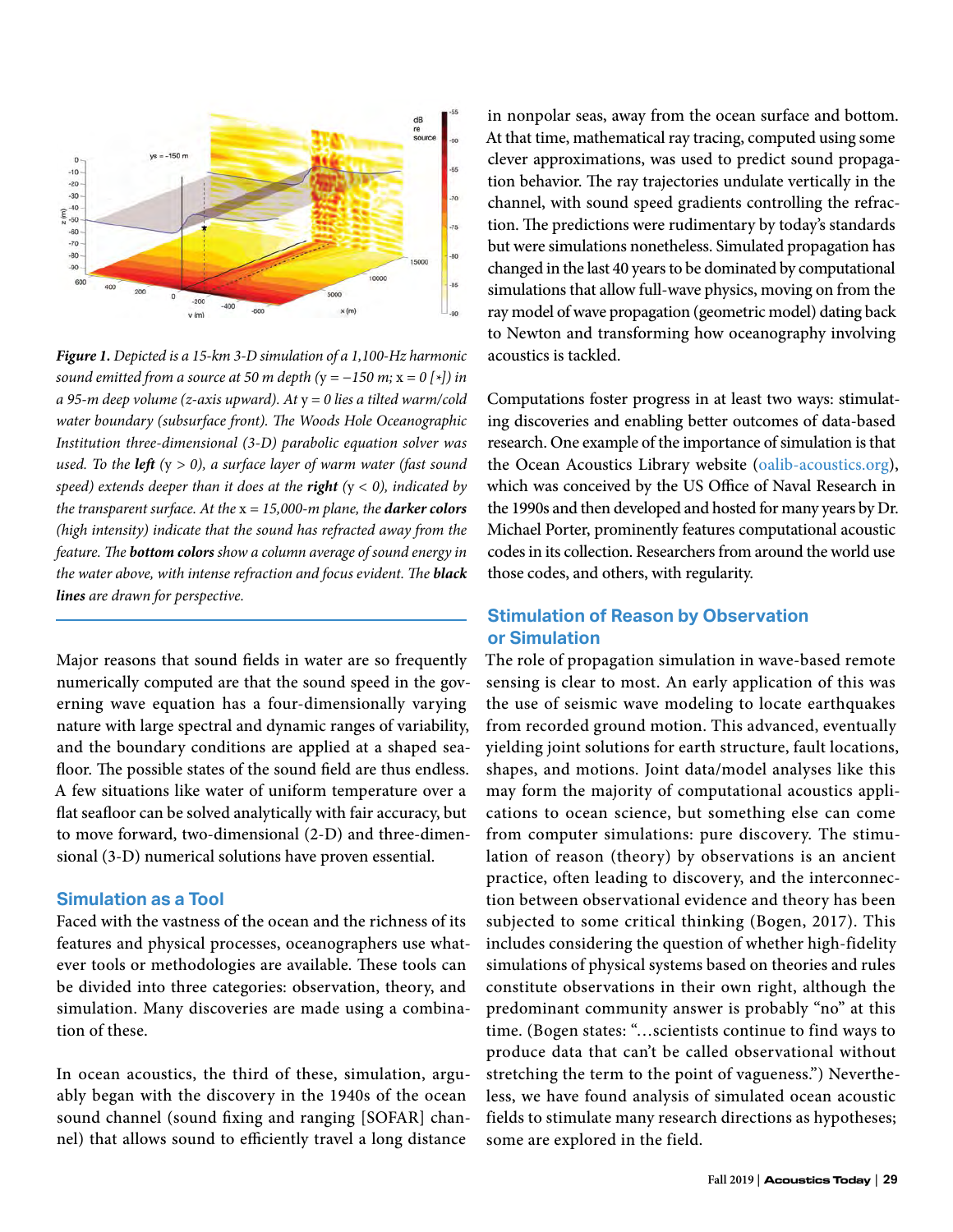

*Figure 2. Shallow-water modal dispersion. Top left: an emitted sound waveform such as from a whale (central frequency of 50 Hz). Bottom left: received signals at three ranges (5, 15, and 30 km;* r*) after propagation in a shallow ocean of 100 m depth (about 3 wavelengths), wherein the sound interacts continually with the seabed and surface, effectively creating a waveguide. Use of a reference wave speed*  $(c_0)$  *and reduced time (*t *−* r*/*c*<sup>0</sup> ) places each signal initiation at zero. The interference of slightly upgoing and downgoing waves makes modes. Each mode is a standing wave in the vertical (top right) and propagates horizontally as a cylindrical wave but with a frequency-dependent group speed (bottom right). The scenario of variable group speed is called dispersion. As seen in the simulated waveforms, dispersion tends to lengthen the signal and to separate modes as range increases.*

## **Simulation Methods**

There are numerous simulation methods in use, and each has strengths and weaknesses. Jensen et al. (2011) present the methods, explain the theory behind them, and provide application examples. Often, the weaknesses stem from the short wavelength of underwater sound with respect to ocean depth and width. For example, the 3-D solution for time-harmonic acoustics, available using the finite-element method for a volume with imposed absorbing or radiating boundaries, is unreasonable for the ocean because many grid points per wavelength are required in many scenarios, and the needed matrix solution methods are challenging for areas large enough to make a reasonable study. Facing this challenge, underwater acousticians have developed and/ or refined alternatives. The already mentioned *ray method* is useful for many purposes. *Normal mode* and *parabolic equation* (PE) methods are other primary players for largescale simulations. Each of the methods is elegantly based on the underlying theory of sound propagation and applied math methods.

#### **Normal Mode Method**

This is based on the standard differential equation math method of the separation of variables, where the vertical and horizontal structures of the sound field are given by different functions that are multiplied together to form the full solution. The vertical functions are the normal modes, which are trapped in the ocean waveguide bounded by the surface and the (usually partially absorbing) seabed.

**Figure 2** shows mode shapes and how modes disperse, not all propagating with the same group speed. The modes propagate horizontally and can exchange energy (coupled-mode propagation) or not (adiabatic-mode propagation; mode-by-mode energy conservation). The adiabatic approximation gives the correct solution for a flat-bottomed ocean with a uniformly layered seabed, no waves, and a uniformly layered water but gives results with ever-decreasing accuracy as feature complexity is added to approach realistic conditions. The key to applying either technique is ensuring that the errors are acceptably small.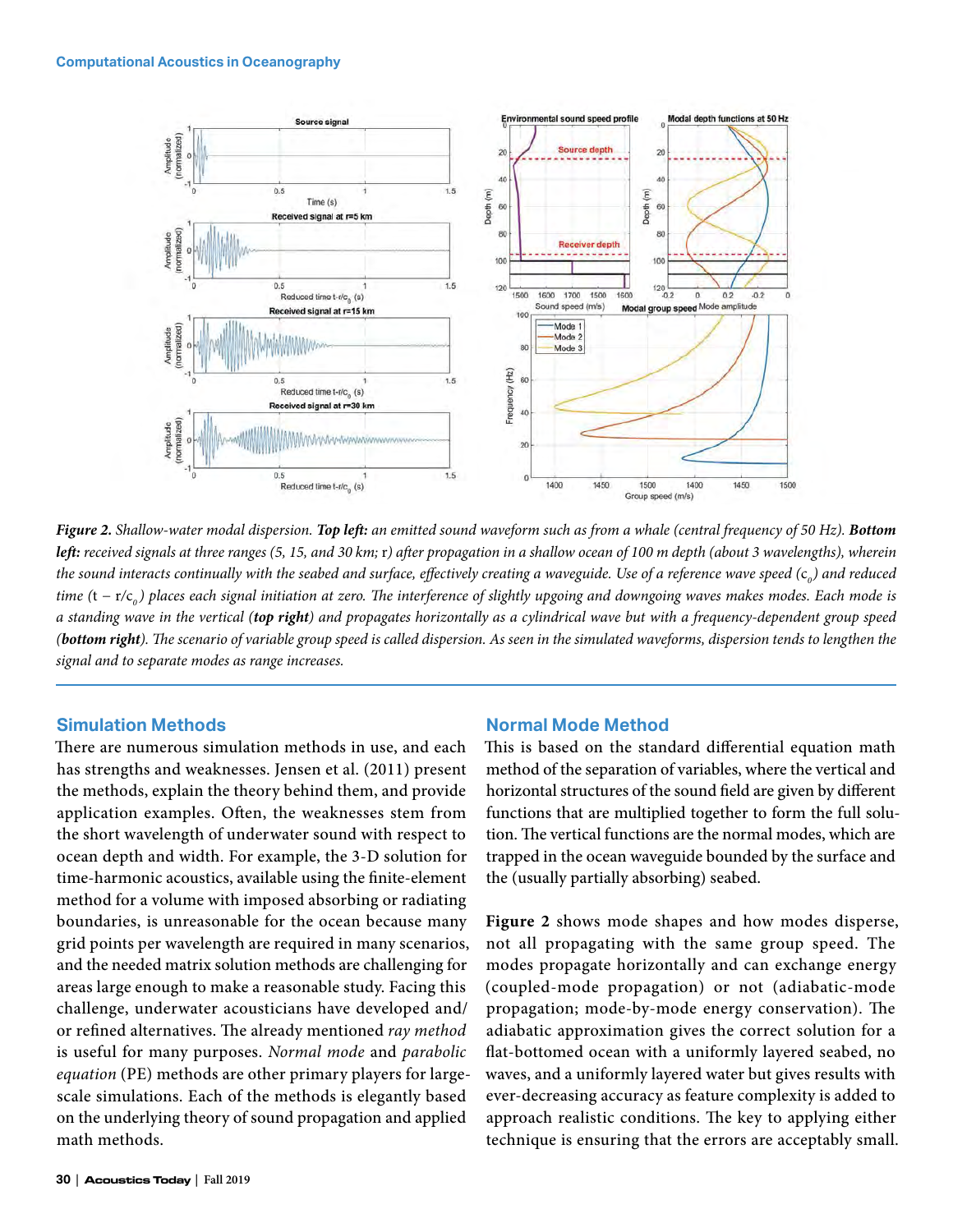The application of the separation method to waves dates to nineteenth century studies of waves in layered media (e.g., seismic waves) and thence to quantum mechanics, where the modes are the energy states of atoms or molecules. Coupled-mode propagation, with energy exchange as sound moves away from a source, is analogous to timedependent molecular energy states (think flames, mercury vapor lamps). Confusingly, mode propagation is sometimes treated with ray tracing (e.g. Heaney et al., 1991).

#### **Parabolic Equation Method**

This uses a trick to solve the Helmholtz equation. This equation results from imposing a single frequency (sine wave in time) while working with the wave equation. Making the further restriction that sound moves toward or away from point source in cylindrical coordinates, or in one direction along one axis for Cartesian coordinates, yields the parabolic wave equation. This has the troublesome *square root operator*, which requires another approximation before solving is possible. Various approximate forms of the operator are in use.

An interesting example of a discovery by simulation is the example of mode multipath from duct emission. In a study of propagation of sound between two ocean internal waves, which can trap sound between them, both adiabatic mode and 3-D PE simulations were made. Internal waves share

physical properties with familiar surface waves, existing because *stratified water* (denser below) can oscillate around a flat-layered internal condition. **Figure 3** shows that the normal modes, which disperse in two ways in the duct, can appear more than once at a distant receiver. In usual shallow-water ocean propagation (i.e., nearly continuous sound interaction with the seabed, low depth to wavelength ratio), the modes disperse in a regular fashion, each mode traveling at a characteristic group speed and appearing only once each. Before this numerical discovery, the double-mode arrivals had been seen and given many speculative explanations. Modal dispersion will come up in **Signal-Processing Research** and **Simulations for Inversion**.

#### **Acoustic Tomography and Thermometry**

Simulated propagation plays a key role in the acoustic sensing of ocean temperature and heat content. In this inverse technique, travel times for sound along known paths are used to estimate the average temperatures along the paths. The formula is  $t = \int_S^R (1/c) ds$ , with the travel time equaling the along-path integral of the inverse sound speed (*c* is sound speed, and the differential [*ds*] indicates integration along the continuous path from source [*S*] to receiver [*R*]). The sound speed is a known function of temperature, pressure and salinity, so this can be approximated as an integral involving temperature. Sensing over short ranges allows for a simple



*Figure 3. Simulation of sound field strength between two ocean internal waves in shallow water, with the waves (part of a three-wave packet) tapering to zero away from the source. The wavy surface marks the (smooth) boundary between warm water above and cold water below. Left: field at one frequency as per Figure 1. Right: arrival time series at a few locations for a pulse-style simulation. Mode one appears twice at bottom right, while it is absent in the frame to the left. From Lin et al., 2009.*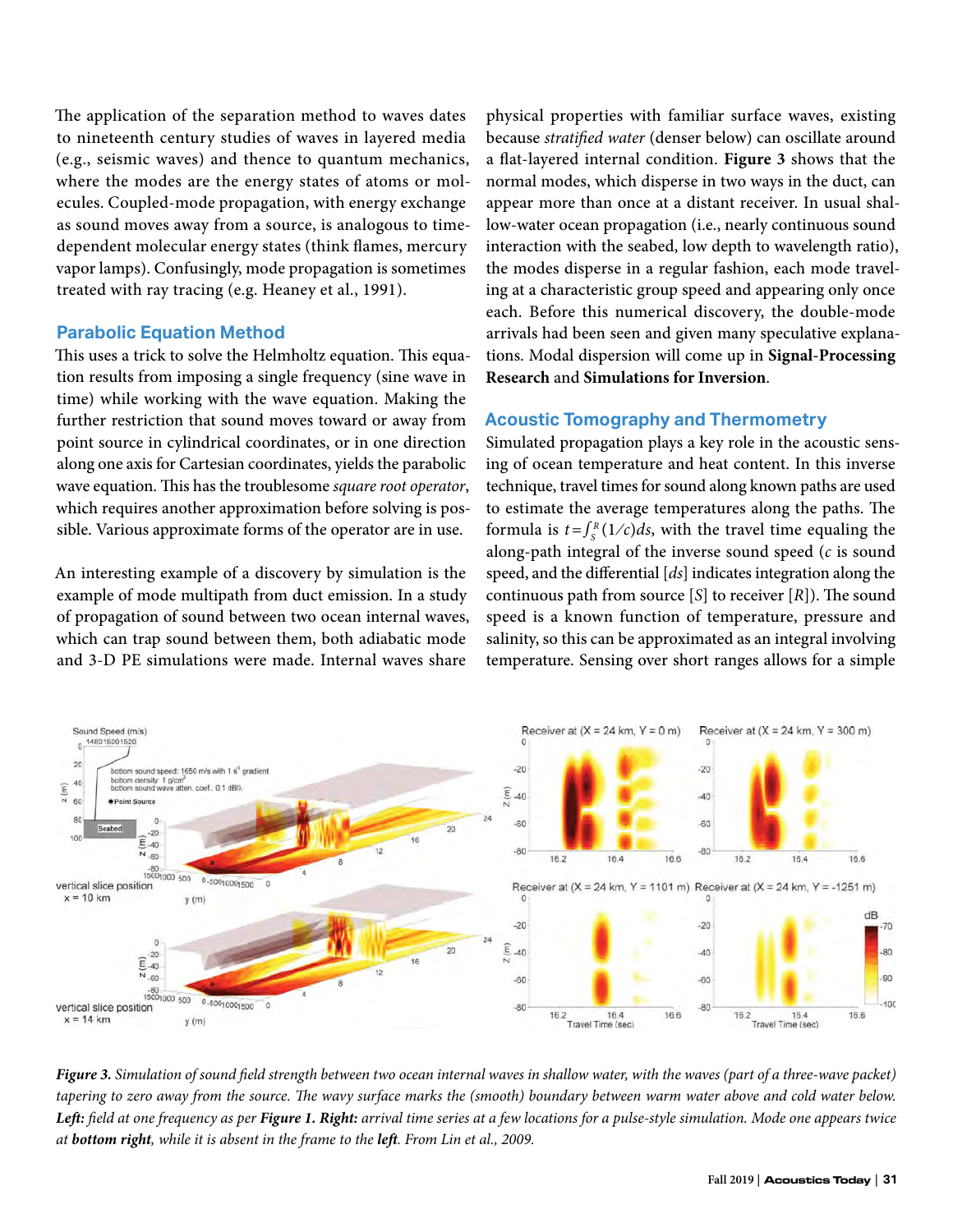

*Figure 4. The 2-D time-sensitivity kernels for two different sound frequencies. The source is at left and the receiver is at right and are connected by a sound channel-trapped ray path continuously curving toward the sound speed minimum. (Two paths connect the source and receiver, each corresponding to an arrival.) Top: kernel for 250 Hz; bottom: kernel for 75 Hz. The bandwidth is 18.75 Hz. The alternating bands of color signify delay or advance of sound with respect to a positive perturbation of sound speed at the location. From Dzieciuch et al., 2013.*

"line-of sight" model for the path (Huang et al., 2019), but long-range sensing requires a propagation model that yields the path taken by the sound (e.g., in the sound channel).

Ray tracing produces basic paths, but new computational methods give the so-called travel time-sensitivity kernel (Dzieciuch et al., 2013), which maps out locations where propagating sound is sensitive to the sound speed (mapping in a sense "where the sound goes," although that is a simplified notion for sound propagation). **Figure 4** shows a kernel example. The wave nature of sound means that it cannot be sensitive to only an infinitesimal ray but instead responds to a broader zone where the phase is somewhat coherent. A key point is that the way the sound propagates is critical to the inverse problem, and the more precise this can be

computed, the better understood the tomographic inversion will be. For an ocean volume of arbitrary sound speed structure  $c(x, y, z, t)$ , the most trustworthy way to compute the kernel is with a full-wave computational simulation. This is because the kernel is a function of the geometry of the sound field itself (the structure of sound intensity and phase throughout the entire region). Here, the dueling particle and full-wave models of (sound) wave propagation, with Newton's ray model treating waves as particles, meet again. In this situation, the ray model is a useful tool, but sometimes a better result can be obtained with the full model.

The kernel arguments apply to generalized sound governed by the wave equation. But situations of propagation with strong bottom interaction and distance many, many times the water depth can instead be analyzed using normal modes. In the 1960 Perth, Australia, to Bermuda propagation study, sound from an explosive source (no longer permitted) was recorded near Bermuda about 20,000 km away about 13,360 s later. The arrivals were explained using adiabatic modal propagation (Heaney et al., 1991). The computation of rays on earth for propagating modes was essential to show how the sound moved and sensed an average sound speed (temperature proxy) because without horizontal modal ray refraction from temperature gradients, no sound could pass both south of Africa and north of Brazil. A similar modal study was subsequently performed with a PE (Collins et al., 1995), with different numerical strengths.

### **Signal-Processing Research**

Detecting signals of interest, localizing the source point of the signal, and tracking source position over time are tasks common to many wave-based remote-sensing and surveillance systems. Research into improving methods for these using underwater sound has leaned on computational methods.

Detection is the first-order operation. In **Figure 1**, white areas have low sound energy, and in the presence of noise, sound from the modeled source would not be detectable there. On the other hand, many locations have ample sound for detection. If currents are weak, sound propagation is *reciprocal*, so that one can see from an image like **Figure 1** where sources would be detectable with a receiver at the modeled source position. Once detected, a source can be tracked over time if consistently received. The consistency of sound can be estimated and trackability evaluated by analyzing synthetic sound propagation patterns.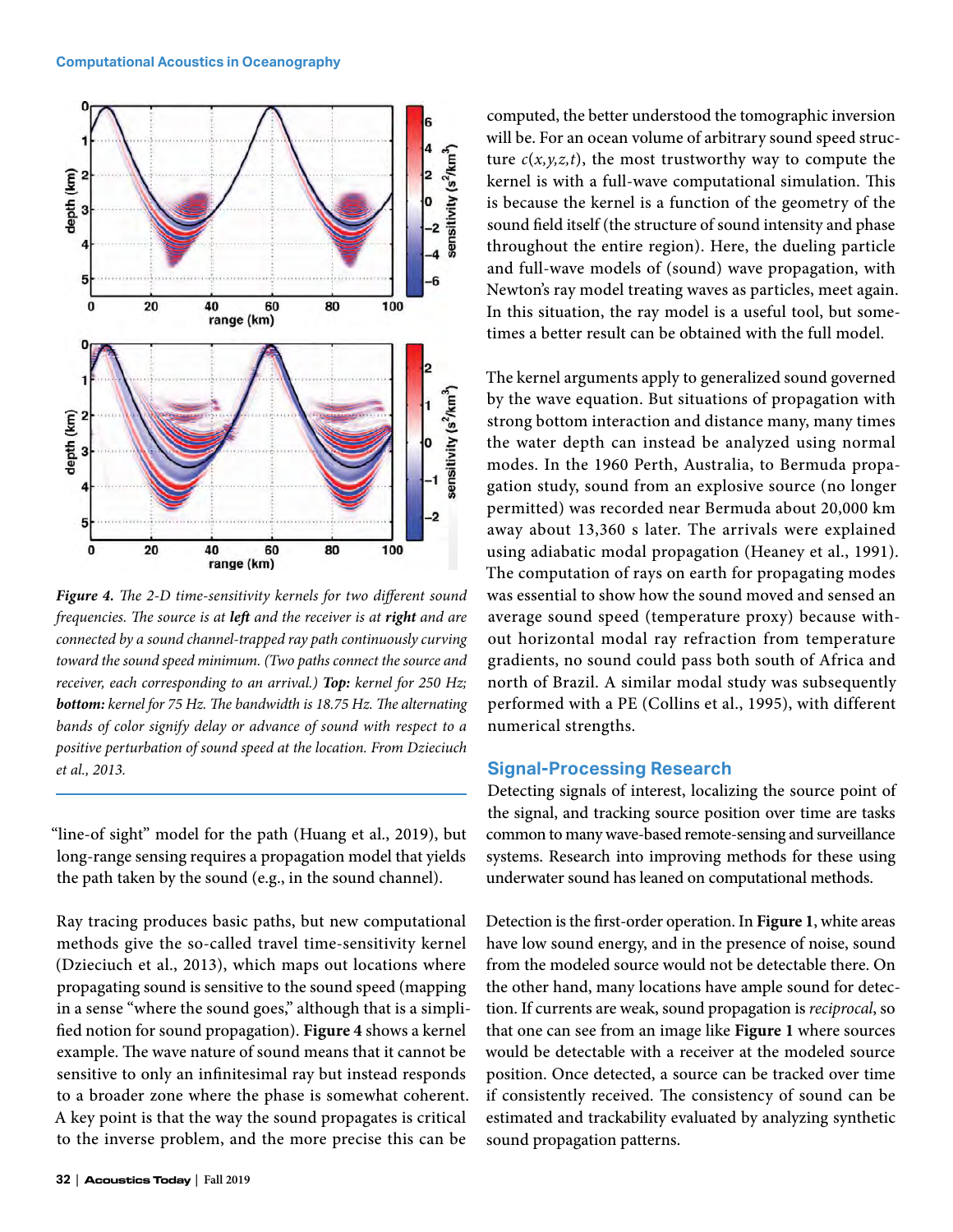Matched-field processing is a way to locate sound sources using receiver arrays. The structure of the sound phase and amplitude between the ocean surface and bottom is intricate across a receiver array and, to a large degree, is a unique function of the source and array locations (Jensen et al., 2011, Chap. 10). To locate the source, the received pattern is compared with patterns synthesized for all candidate source positions. Locations with good matches are considered likely source locations. The environmental conditions are usually complex enough that the patterns are best made with numerical propagation models, but this can be computationally expensive (more on this in **Simulations for Inversion**).

Physics-based signal-processing research and application also improves with better simulation. A simple dichotomy illustrates the choices one must make when processing signals. Again, considering array receivers, an option is to use classical plane-wave beamforming to analyze complex sound arrivals in the ocean (i.e., not plane waves), thus degrading performance because the signals do not match the plane-wave model. Another option is to use the physics (e.g., multipath/multimode, Doppler) to improve performance. Interesting results can be found when this is applied to small-aperture arrays and even single hydrophones. A popular current method is signal warping based on computed shallow-water waveguide modal dispersion. **Figure 2** illustrates how modal dispersion causes a single pulse to morph into multiple pulses as the sound travels. Note that the various modes elongate uniquely. In signal warping, the time axis is adjusted (warped) to separate the modes in the frequency domain, which will work if the computed dispersion matches actual oceanic dispersion (Bonnel et al., 2019).

## **Simulations for Inversion**

Because sound is very sensitive to environmental conditions, analyzing recorded sound can yield information about those conditions. This estimation of environmental properties is an example of *data inversion* (or the inverse problem) that pervades the earth sciences and other fields. To invert, one finds parameters of a natural state description that can be connected to a dataset with a modeled process. In ocean acoustic data inversion, the process is wave propagation influenced by the natural state, which must be understood. The understanding is called the *forward problem* and often takes the form of acoustic field prediction in a given environment. It can be solved using propagation models, our main topic.

In many inversion techniques, one must quantify the match between simulated data (called replicas) and experimental data. Replicas are computed for many sets of environmental parameters, and parameters are estimated by looking for the optimal fit between data and replicas. Inversion thus requires (1) powerful optimization algorithms to minimize a misfit function in a multidimensional space (the size of the space is the number of parameters to be estimated) and (2) effective propagation models that will be called on many times during the procedure. In Bayesian inversion, the trend is not only to estimate environmental parameters but also to infer the corresponding uncertainties. An approach to this uses Markov Chain Monte Carlo-like sampling methods (Dosso, 2002). It has been used to infer water column properties (Ballard and Becker, 2010), seabed properties (Bonnel et al., 2019), or both at the same time (Warner et al., 2015).

Interestingly, underwater acoustic inversion can have multiple aims. A clear goal is to learn geophysical/oceanographic information. We have already seen the tomography example where the objective is to sense ocean temperature structure. On the other hand, another goal for inversion is to infer parameters of a simplified ocean model, this model being physically inaccurate but acoustically equivalent to the true one. This specific application is particularly important for real-life users who need to run propagation models, from bioacousticians localizing whales to a navy assessing sonar performance.

Overall, today's inversion research focuses more on the inverse methods or the inversion results than on the forward propagation models. This may indicate that propagation models are (thought to be) reliable enough. That being said, nonlinear inversion involves multiple calls of the forward models (sometimes millions), so fast models are beneficial, and using sophisticated models such as 3-D ones (Lin et al., 2013; Heaney et al., 2017) is impractical. For the same reasons, inversion usually does not allow the estimation of large parameter sets (like a range-dependent seabed). An approach to enabling larger efforts is using graphical processing units to run the forward propagation models (Belcourt et al., 2019).

#### **Animal Studies**

Locating vocalizing animals is an important step in marine mammal research. Not only is behavioral information provided when the animal is tracked over time, but passive acoustic localization is also important for accurate animal density assessment.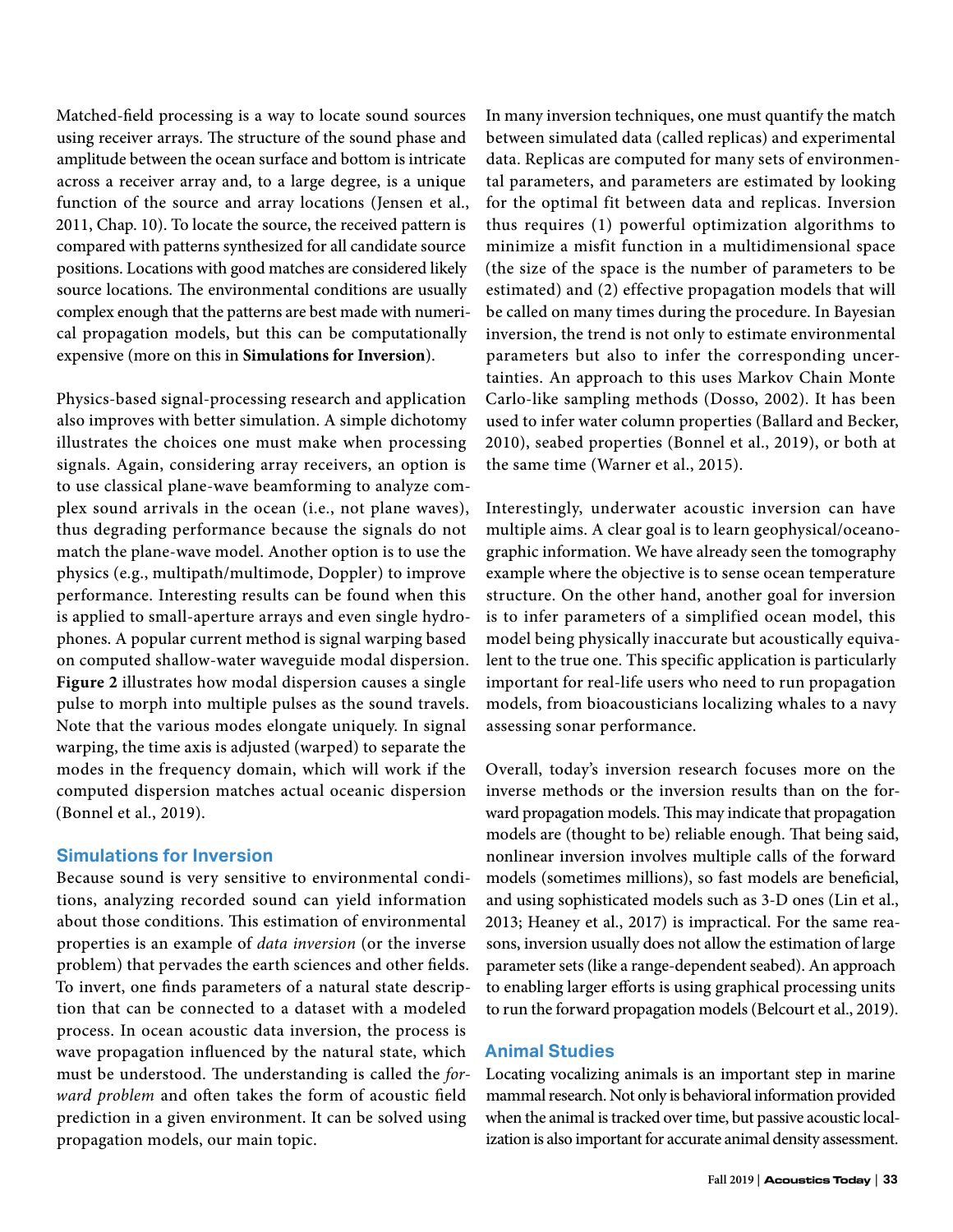With multiple synchronous receivers, one can use arrival time-difference analysis to geometrically locate a source. Tiemann et al. (2004) used propagation modeling to locate whales with great success. Unfortunately, spread out synchronous systems are usually too costly for bioacoustic studies. Alternatives include the use of directional sensors or propagation models and inverse methods (see **Simulations for Inversion**). Here, the aim is only to infer source location; the unknown environmental parameters are seen as a nuisance, and the fact that the source signal is usually unknown is an extra difficulty. Nonetheless, when a synchronized vertical array is available, marine mammals can be localized with classical underwater acoustic inverse methods (e.g., Thode et al., 2000). Stepping down to a single sensor, a common arrangement for bioacoustic studies, causes further issues to arise. However, results are obtainable in this case when advanced signal-processing methods and propagation models are engaged. Toothed whales (high-frequency sources) can be localized by analyzing single-hydrophone ray arrivals (Tiemann et al., 2006). On the other hand, baleen whales (low-frequency sources) can be localized by analyzing the mode arrivals (e.g., Bonnel et al., 2014).

Marine mammals are not the only underwater dwellers producing and using sounds. Adequate propagation models are required to study all species. Considering humans, global noise models are needed to study the impact of anthropogenic activities on the entire marine ecosystem. Such noise models are discussed in **Noise Modeling**. On the other hand, many marine animals are studied in tanks and labs. Here, propagation models are required to (1) correctly understand the sound recorded in a reverberant tank and (2) predict sound properties in the sea from measurements performed in the lab. Of particular importance may be the use of propagation models for vector acoustics (water motion speed and direction; Heaney and Campbell, 2019) because fishes and crustaceans are highly sensitive to particle motion (Popper and Hawkins, 2018).

## **Simulations to Study Propagation Physics**

As we have seen, ocean features control sound propagation in complex ways. Sound fields are affected by multiple interactions whose effects cascade nonlinearly along the propagation path. As detailed in **Acoustic Tomography and Thermometry** and **Simulations for Inversion**, the resultant fields can be used to infer environment variables, assisted

by forward simulation. But the forward studies alone can be illuminating, particularly for nonlinearly chained events. The situation depicted in **Figure 2** of a computation revealing a physics effect is not unique.

Some aspects to consider for studying chained propagation events is that the sound interactions with the environment are frequency dependent; higher frequencies are sensitive to smaller scale processes, whereas lower frequencies used over longer ranges will integrate the effects of more physical constraints. Ocean internal and surface features are dynamic and time variable, whereas the bottom shape and sediments below can be taken as static. Note, however, that the locations and angles of bottom interactions can change over time due to changing water column conditions, illustrating the chained nature.

Using these principles, sound simulation can be used as a tool to study and characterize complex sound/oceanfeature interaction (e.g., with internal waves, fronts, eddies and filaments, bottom vegetation, and coral reef roughness). After achieving that, a heady long-term goal would be the acoustic measurement of ocean phenomena with a synopticity that cannot be achieved by direct in situ measurements. The challenge is that sound signals arriving after traversing a volume are not each directly connected with a single ocean-state parameter but with many. This yields complex parameter-to-observation operators that require high-fidelity simulations to correlate the observed signal with the physical environment.

To illustrate, consider the acoustic effects of eddies, which have a huge range of parameters, and may control sound differently for varying source frequency and depth. Using an initial guess (ocean background), one can map the local features and identify the areas where alterations in sound speed (usually via altered temperature) are more likely to cause important sound field changes. The map in **Figure 5**, *top right*, shows an example with a lateral sound refraction metric based on the sound speed gradients that are based on US Navy Coastal Ocean Model (NCOM) ocean simulations. The maps in **Figure 5**, *bottom*, show simulations, from a 3-D ray/beam model (Porter, 2019), of the sound level estimate taken at two times for sound propagating outward from a point source. Sound rays beginning radially outward that strike eddy edges bend horizontally. At present, the quantification of the effects on sound fields of modeled eddies is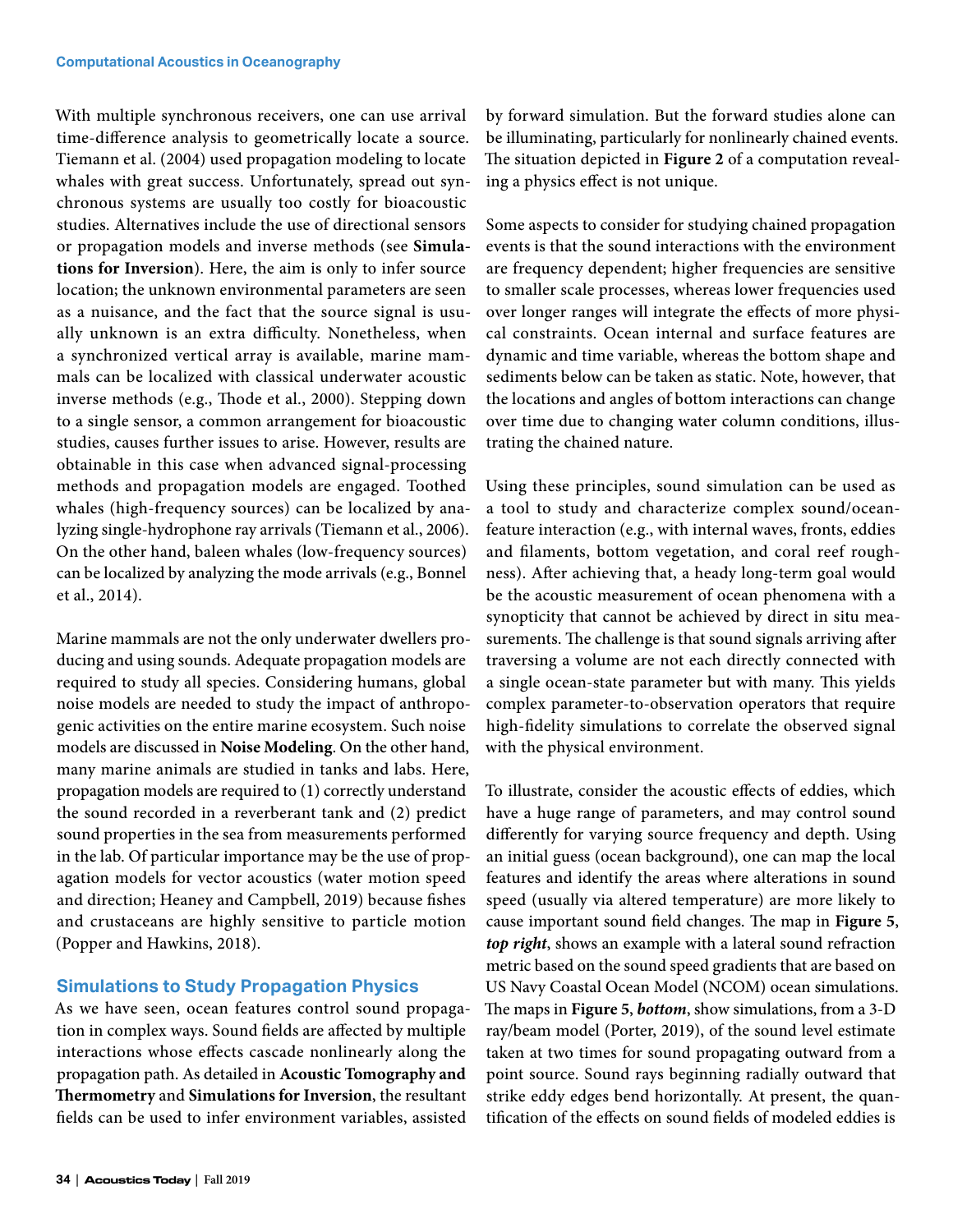

*Figure 5. Sound modeling south of Long Island, NY, using conditions from an ocean model. Top left: surface current and temperature snapshot showing eddies. Top right: derived parameter (metric) thought to govern the horizontal refraction of sound, which could create areas of strong sound and shadow zones. Bottom: simulation results for sound propagating outward from a 1,500 Hz source at 10 m depth at 2 times, 3 hours apart. Energy reduction in the 10-m depth plane is shown in dB re source level. The up/down heaving of the sound speed layering from tidedriven internal waves changes the refraction and gives a strong reduction of sound energy near the surface over the time interval.*

underway. Because the true ocean will differ, the background estimates could be used to plan a survey that would establish the full impact of the local dynamics on acoustic propagation.

This same area is known to support internal tides (tideforced internal waves) with scales as short as a few kilometers. Because these features are small and changing rapidly, they are challenging to study with in situ sampling methods. However, because they affect sound speed, they have an acoustic impact. **Figure 5** shows how a modeled sound level changes over a three-hour period. After 12 hours the simulated sound returns close to the initial conditions, confirming the strong modeled changes to be tidally related. The effects of the full spectrum of eddies and internal waves on sound remain to

be established, with some aspects treated deterministically and some stochastically (Colosi, 2016; Duda, 2017). For example, a system using stochastic ocean simulations and acoustic simulations can infer the most likely environments (Coelho et al., 2015).

#### **Noise Modeling**

Computational modeling of underwater noise can be broken down into the component parts of determining the sources of noise and their parameters, tracking the sources and updating their parameters, propagating each sound, and then adding fields or field energies. Example sources would be ships, and parameters would be sound signatures as a function of speed, location, and speed.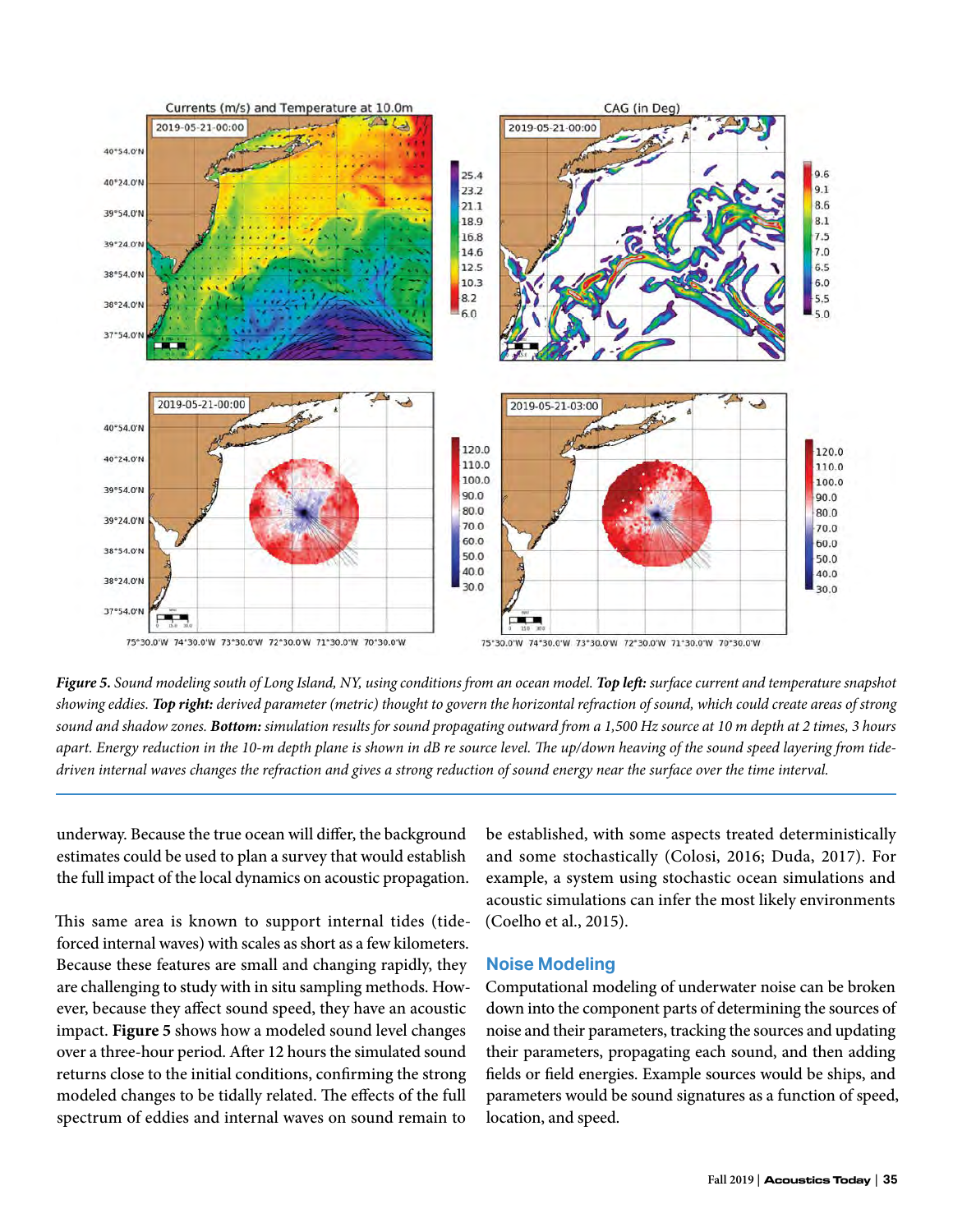There are many motivations for modeling underwater noise. All human uses of active underwater sound (using generated sound signals) are subject to the signal-to-noise ratio at the receivers. If fully masked by noise, the sound is not usable. Additionally, marine mammals and other creatures are affected by underwater sound, both natural and anthropogenic. The levels of anthropogenic sound reaching marine mammals in their natural habitats can be estimated using verified noise models. One can easily imagine sound from multiple sources of known location, such as ships and breaking ocean waves from gales, each being modeled as outgoing in three dimensions, with the power from each summed everywhere to produce 3-D maps of noise. At the present time, noise models use ocean propagation conditions taken from ocean models (**Figure 5**), which, of course, do not fully match reality. This means that modeled noise fields will have uncertainty, to be evaluated most reliably with experiments.

#### **Summary**

We hope to have provided insight into the reasons why computed acoustic fields are so commonly incorporated into many types of oceanographic research. Both naturally occurring and man-made sounds can be used to learn about processes in the sea. Detailed knowledge of how the sound moves through the ocean, obtainable in many situations with computational methods, allows more of the information in the sound signals to be tapped for research purposes.

#### **Acknowledgments**

We thank the US Office of Naval Research for support. Timothy F. Duda acknowledges additional support from the Walter A. and Hope Noyes Smith Chair for Excellence in Oceanography award at WHOI (2019).

#### **References**

- Ballard, M. S., and Becker, K. M. (2010). Inversion for range-dependent water column sound speed profiles on the New Jersey shelf using a linearized perturbative method. *The Journal of the Acoustical Society of America*  127, 3411-3421.
- Belcourt, J., Holland, C. W., Dosso, S. E., Dettmer, J., and Goff, J. A. (2019). Depth-dependent geoacoustic inferences with dispersion at the New England mud patch via reflection coefficient inversion. *IEEE Journal of Oceanic Engineering*. [https://doi.org/10.1109/JOE.2019.2900115.](https://doi.org/10.1109/JOE.2019.2900115)
- Bogen, J. (2017). Theory and observation in science. In E. N. Zalta (Ed.), *The Stanford Encyclopedia of Philosophy*, summer ed. Available at [https://](https://stanford.io/2wUFc3P) [stanford.io/2wUFc3P.](https://stanford.io/2wUFc3P)
- Bonnel, J., Dosso, S. E., Eleftherakis, D., and Chapman, N. R. (2019). Transdimensional inversion of modal dispersion data on the New England mud patch. *IEEE Journal of Oceanic Engineering*. [https://doi.org/10.1109/](https://doi.org/10.1109/JOE.2019.2896389) [JOE.2019.2896389.](https://doi.org/10.1109/JOE.2019.2896389)
- Bonnel, J., Thode, A. M., Blackwell, S. B., Kim, K., and l Macrander, A. M. (2014). Range estimation of bowhead whale (*Balaena mysticetus*) calls in the Arctic using a single hydrophone. *The Journal of the Acoustical Society of America* 136, 145-155.
- Coelho, E. F., Hogan, P., Jacobs, G., Thoppil, P., Huntley, H. S., Haus, B. K., Lipphardt, B. L., Jr., Kirwan, A. D., Jr., Ryan, E. H., Olascoaga, J., Beron-Vera, F., Poje, A. C., Griffa, A., Özgökmen, T. M., Mariano, A. J., Novelli, G., Haza, A. C., Bogucki, D., Chen, S. S., Curcic, M., Iskandarani, M., Judt. F., Laxague, N., Reniers, A. J. H. H., Valle-Levinson, A., and Wei, M. (2015). Ocean current estimation using a multi-model ensemble Kalman filter during the Grand Lagrangian Deployment experiment (GLAD). *Ocean Modelling* 87, 86-106.
- Collins, M. D., McDonald, B. E., Heaney, K. D., and Kuperman, W. A. (1995). Three‐dimensional effects in global acoustics. *The Journal of the Acoustical Society of America* 97, 1567-1575.
- Colosi, J. A. (2016). *Sound Propagation Through the Stochastic Ocean*. Cambridge University Press, Cambridge, UK.
- Dosso, S. E. (2002). Quantifying uncertainty in geoacoustic inversion. I. A fast Gibbs sampler approach. *The Journal of the Acoustical Society of America* 111, 129-142.
- Duda, T. F. (2017). Modeling and forecasting ocean acoustic conditions. *Journal of Marine Research* 75(3), 435-457. [https://doi.](https://doi.org/10.1357/002224017821836734) [org/10.1357/002224017821836734.](https://doi.org/10.1357/002224017821836734)
- Dzieciuch, M. A., Cornuelle, B. D., and Skarsoulis, E. K. (2013). Structure and stability of wave-theoretic kernels in the ocean. *The Journal of the Acoustical Society of America* 134, 3318-3331.
- Heaney, K. D., Kuperman, W. A., and McDonald, B. E. (1991). Perth– Bermuda sound propagation (1960): Adiabatic mode interpretation. *The Journal of the Acoustical Society of America* 90, 2586-2594.
- Heaney, K. D., and Campbell, R. L. (2019). Parabolic equation modeling of a seismic airgun array. *IEEE Journal of Oceanic Engineering*. [https://doi.](https://doi.org/10.1109/JOE.2019.2912060) [org/10.1109/JOE.2019.2912060.](https://doi.org/10.1109/JOE.2019.2912060)
- Heaney, K. D., Prior, M. and Campbell, R. L. (2017). Bathymetric diffraction of basin-scale hydroacoustic signals. *The Journal of the Acoustical Society of America 141*, 878-885.
- Huang, C.-F., Li, Y.-W., and Taniguchi, N. (2019). Mapping of ocean currents in shallow water using moving ship acoustic tomography. *The Journal of the Acoustical Society of America* 145, 858-868.
- Jensen, F. B., Kuperman, W. A., Porter, M. B., and Schmidt, H., (2011). *Computational Ocean Acoustics*, 2nd ed. Springer-Verlag, New York.
- Lin, Y.-T., Duda, T. F., and Lynch, J. F. (2009). Acoustic mode radiation from the termination of a truncated nonlinear internal gravity wave duct in a shallow ocean area. *The Journal of the Acoustical Society of America* 126, 1752-1765.
- Lin, Y.-T., Duda, T. F., and Newhall, A. E. (2013). Three-dimensional sound propagation models using the parabolic-equation approximation and the split-step Fourier method. *Journal of Computational Acoustics* 21, 1250018. [https://doi.org/10.1142/S0218396X1250018X.](https://doi.org/10.1142/S0218396X1250018X)
- Miksis-Olds, J. L., Martin. B., and Tyack, P. L. (2018). Exploring the ocean through soundscapes. *Acoustics Today* 14(1), 26-34. [https://doi.](https://doi.org/10.1121/AT.2018.14.1.26) [org/10.1121/AT.2018.14.1.26.](https://doi.org/10.1121/AT.2018.14.1.26)